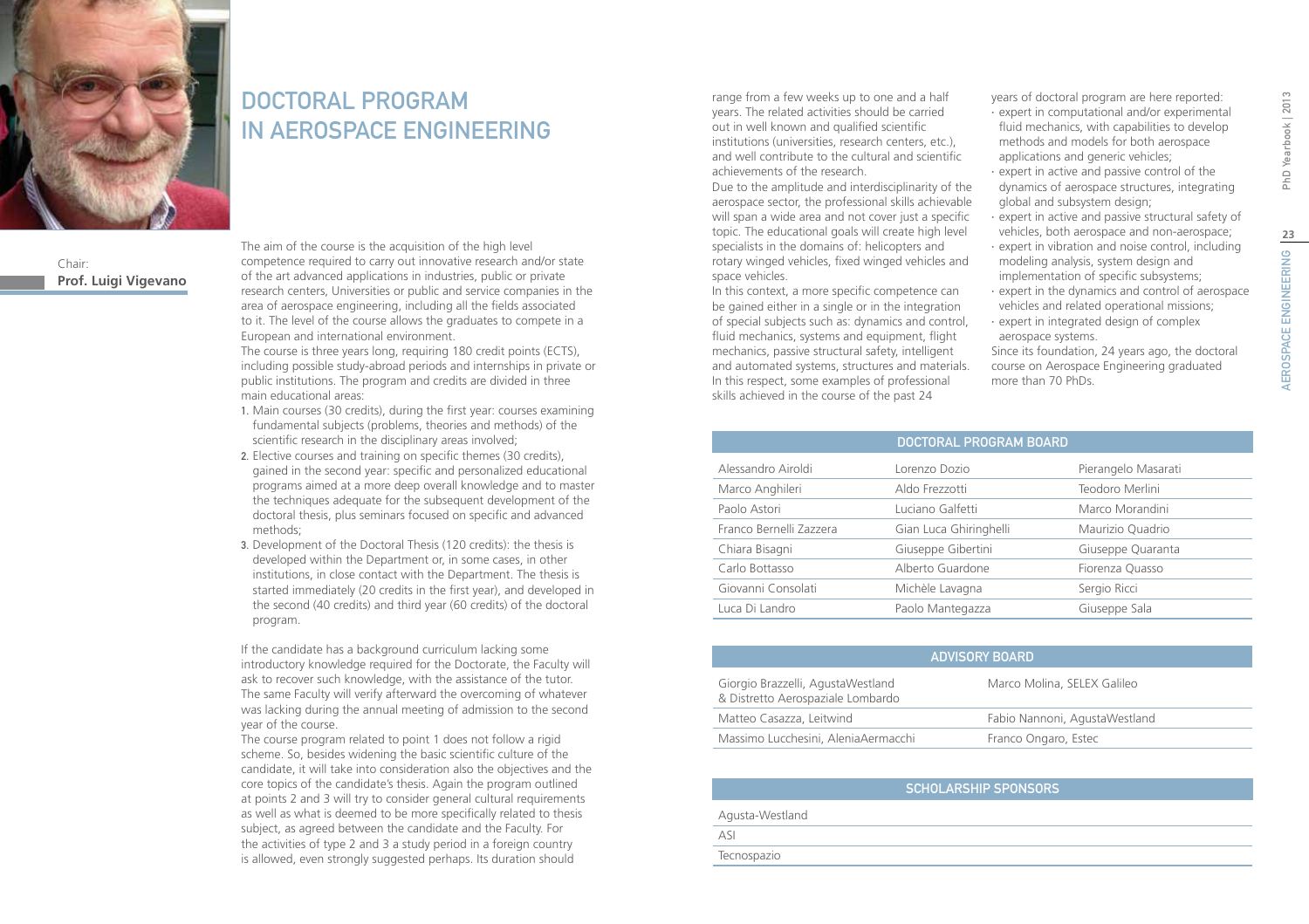### STABILITY AND CONTROL OF BLUFF BODY FLOWS

### **Marco Carini -** Supervisor: **Franco Auteri**

Flows over bluff bodies are found in many engineering applications with the occurrence of massive flow separations and *vortex shedding* phenomena. Classical examples are given by the flow past tube bundles, high-rise buildings and trucks, among the others. In addition, also streamlined bodies can exhibit typical bluff body behaviours, when a deep aerodynamic stall develops. It is well known that low frequency unsteadiness arising in the wake of a bluff body may excite structural vibrations, acoustic noise and resonance and leads to significant increases in the mean aerodynamic forces. Therefore a deeper understanding of such flow instabilities and their control could be of great importance not only from the viewpoint of basic research but also for industrial applications. With respect to bluff body flows, the flow past a single circular cylinder has been established so far as a model problem on which new methodologies and concepts are assessed, thus becoming a classical topic in fluid mechanics. Besides the single cylinder wake, flows past two or more cylinders in various arrangements have also received considerable attention being prototypical of *wake interference* phenomena. An example is represented by the flow past two identical circular cylinders

in side-by-side configuration. Despite the simple geometry, it is well known that the wakes of the two cylinders can experience complex interactions resulting in several different flow patterns that significantly depend on the Reynolds number*,* and even more alone and the stability analysis on the gap spacing between the cylinder surfaces. In the present work both the single cylinder and The problem of mode selection the two side-by-side cylinders are assumed as cases of study.

The onset of two-dimensional instabilities in the flow past two side-by-side circular cylinders is numerically investigated at low Reynolds numbers by performing a linear global stability analysis of the steady symmetric base flow. Three harmonic modes and one steady anti-symmetric mode are found to become unstable, each one being at the root of a distinct flow regime, for increasing gap size: *single bluff body* (SB), *asymmetric* (AS) and *in-phase/anti-phase synchronized* (lP/AP). For each unstable mode, the corresponding neutral curve is described in the parameter plane and the inherent *structural sensitivity* is examined to identify the core region of its selfexcitation, thus providing useful information on the underlying physical mechanism of instability and wake coupling.

In the stability diagram three codimension two bifurcation points

are identified. In such a situation where distinct global modes become unstable for the same values of the parameters, neither stability nor pattern selection can be completely explained in terms of the linear picture must be performed within a genuine nonlinear framework. among competing instabilities can be tackled by the *centre manifold* approximation of the nonlinear dynamics for which a systematic approach is proposed. This approach is fully automatizable and moreover it is computationally feasible for large scale dynamical systems such as those arising from the numerical discretization of the Navier-Stokes equations. The effectiveness of the proposed technique is assessed by illustrating the reduction to centre manifold in the neighbourhood of the Hopf bifurcation of the single cylinder wake and near the pitchfork-Hopf bifurcation of the flow past two cylinders at which both the steady AS mode and the harmonic IP mode are marginally stable.

The origin of the well-known *flipflop instability* of the two cylinder wakes within their asymmetric regime is also addressed. In this case the gap flow is alternatively deflected toward one of the cylinders, i.e. flip-flops. Such



**1. Linear stability diagram of the flow past two side-by-side cylinders** *g* **being the nondimensional gap width. The gray shaded area denotes the asymptotic stability region of the symmetric base flow as delimited by neutral branches pertaining to the different flow instabilities**



**2. Minimal energy control of vortex shedding behind a single cylinder (***Re=50***): drag coefficient as a function of the number of shedding cycles during the transient state. A single cross-stream velocity sensor is used for state estimation**

behaviour has been ascribed, in the past literature, to a bistability of the flow. On the contrary, the simulations performed herein provide new evidence that at low Reynolds numbers the flip-flopping state develops as a secondary instability of the two cylinder wakes from their in-phase synchronized vortex

shedding. This new transition scenario is confirmed and explained by means of a twodimensional Floquet analysis of the in-phase shedding cycle.

Finally, the control of vortex shedding is investigated by means of both passive and active strategies. In the first case, the

simultaneous stabilization of the in-phase and anti-phase synchronized shedding modes is achieved using two small secondary cylinders. Their effective placement in the nearwake of the two main cylinders takes advantage of the structural sensitivity analysis of the two shedding modes with respect to base flow modifications. In the second case the *minimal energy* (or small gain) solution of the linear optimal control problem is leveraged in order to design a full-dimensional compensator for the suppression of the first instability of the single cylinder wake. For such a compensator all control and estimation efforts concentrate on stabilizing and estimating the unstable modes of the uncontrolled linearized flow system only. A realistic configuration is considered where actuation is obtained by means of angular oscillations of the cylinder surface while velocity sensors located in the wake are used for state estimation. Preliminary results show that the control is able to drive the flow from the natural limit cycle to the unstable steady state, which is

finally restored.

**25**

AEROSPACE ENGINEERING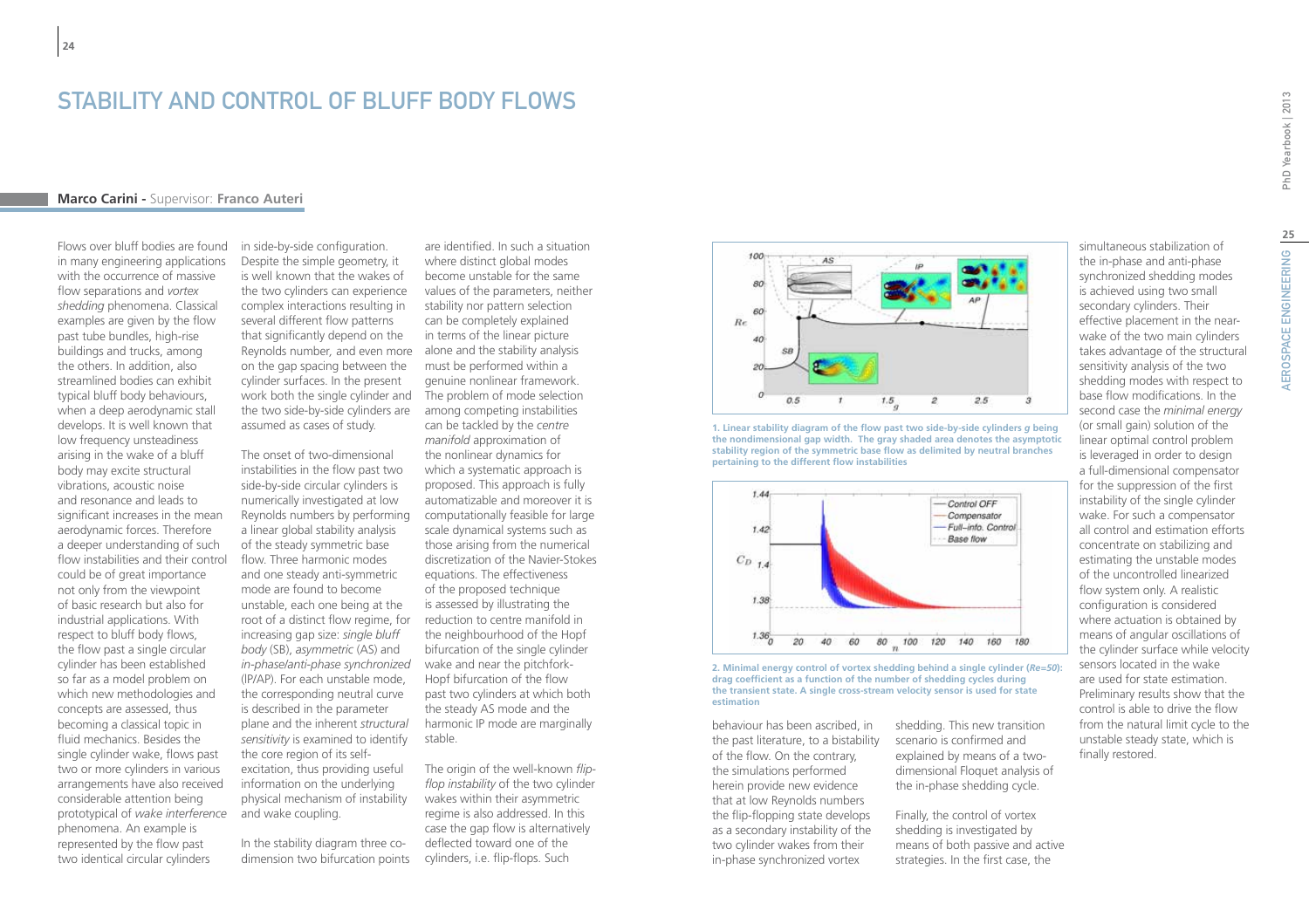### THEORY AND EXPERIMENTS ON NONI INFAR CONTROL FOR SPACE PROXIMITY MANEUVERS

### **Giuseppe Di Mauro -** Supervisor: **Michele Lavagna**

The successful proximity operations during a docking maneuver involving two space vehicles has provoked great interest in last decade due to the continuous increase of space orbit activity. In fact, rendezvous and docking (R&D) operation is a key element in missions which provide in-orbit assembling of large units, serving/refuelling of orbital platforms and stations, malfunctioning satellite capturing or installing improved technology.

The first rendezvous and docking between two spacecraft took place on 16 March 1966, when Neil Armstrong and Dave Scott manually performed rendezvous in a Gemini vehicle and then docked with an unmanned Agena target vehicle. The first automatic R&D took place on 30 October 1967, when the Soviet vehicles Cosmos 186 and 188 docked. Thereafter, R&D operations have regularly been performed by the Russian, US and European space programs. The main challenge related to R&D maneuvering problem relies on the development of robust and reliable guidance, navigation, and control (GNC) technique for on-orbit evolving systems. Particularly, the proximity to the target spacecraft makes all operations safety-critical, requiring particular safety features for trajectory design and an high

accuracy level for the control and navigation systems. Since docking manoeuvring control problem involves nonlinear kinematics and dynamics, the traditional linear control strategy might fail or be unsuited to satisfy the stringent requirements needed for proximity operations, especially when large position or angular maneuvers are required. This has motivated the rapid development of nonlinear control methodology for R&D maneuvering application. To date, one of the most promising nonlinear feedback control technique is the *statedependent Riccati equation*  (SDRE), which was detailed by many researchers over the last decade. The SDRE became very popular within the control community since it provides an effective tool for the synthesis of nonlinear feedback controls by allowing nonlinearities in the system state and, additionally, offering great flexibility through the design of weighting matrices. The method involves the factorization of nonlinear equations of dynamics, referred to as *State-Dependent Coefficient* parameterization or *extended linearization*, into the product of a matrix-valued function and the state vector to include the nonlinearities of the system into the controller formulation; therefore the

nonlinear control law is obtained by minimizing a non-quadratic performance index having a quasi-linear structure, that is solving online an Algebraic Riccati Equation (ARE) where all matrices depend on the current state. Thus it represents a valid option to issues involved with solving nonlinear Hamilton-Jacobi-Bellman partial differential equations associated with nonlinear optimal control problem. Basically, the SDRE represents the nonlinear counterpart of the Linear Quadratic Regulator (LQR) for linear systems; thus it inherits the trade-off design flexibility due to the possibility to regulate the control signal and system performance by tuning the penalty matrices. On the other hand, it is sensitive to computational cost due to the online solution of an ARE; this aspect represents the main drawback of the SDRE technique, which might demand significantly more computational resources than conventional control algorithms, especially for high-order systems control. For this reason the hardware implementation of SDRE approach was scarce and restricted to low-order systems. This doctoral research focuses on the development of an alternative nonlinear approach to nonlinear optimal feedback control, aimed at reducing the

method. The proposed approach relative navigation and relative computational cost of SDRE exploits the *differential algebra* (DA) framework, that serves the purpose of computing the derivatives of functions in a computer environment. More specifically, by substituting the classical implementation

also involves the problem of attitude determination between the two space vehicles. Thus, an *Extended Kalman Filter* (EKF) was designed in order to determine the relative navigation and the relative attitude between the satellite involving

they run on a real hardware designed to emulate on ground the proximity operations. Two different test-beds, designed by *DLR Institute of Space Systems*  and by *Dynamic and Control Systems Laboratory* (DCSL) at Georgia Institute of Technology respectively (see Figure 1), were



**1. Facilities for simulation of R&D maneuver: Georgia Institute of Technology facility (Spacecraft Simulator for Autonomous Rendezvous and Docking platform) (left); DLR Space Systems Institute facility(Test Environment for Application of Multiple Spacecraft platform) (right)**

be expanded into its Taylor series such as the small size and light fixed amount of effort. Thus, the of ambient light interference of the real algebra with the implementation of a new algebra of Taylor polynomials, any function *f* of *v* variables can up to an arbitrary order *n* with a proposed DA-based algorithm Taylor expansion of the SDRE solution of the relative motion problem around a reference trajectory. The computation of new SDRE solution in a relatively large neighborhood of the reference trajectory is reduced to the mere evaluation of polynomials, avoiding the online solution of ARE and reducing the computational cost. The accuracy of the solution can be tuned by selecting the proper expansion order. In addition to an effective control law design, performing a successful R&D maneuver

in R&D operations by using the only data coming from a vision sensor. In fact, this type of sensor offers some advantages weight, excellent rejection under a wide variety of allows to compute an high order operating conditions, low power consumption and high reliability. Since the high accuracy required for R&D manoeuvring, an highfidelity dynamic model which includes the *kinematic coupling* due to the displacement of the sensor with respect to the chaser centre of mass was considered for the EKF design. Another important contribution of this research was the testing of computational performance of combined SDRE/ EKF technique as well as the validation of computational cost benefit of the proposed DA-based algorithm when

exploited to simulate both 3DoF and 5DoF R&D maneuvers. Both numerical simulations and hardware experiments showed the effectiveness of proposed GNC solution for R&D manoeuvring problem.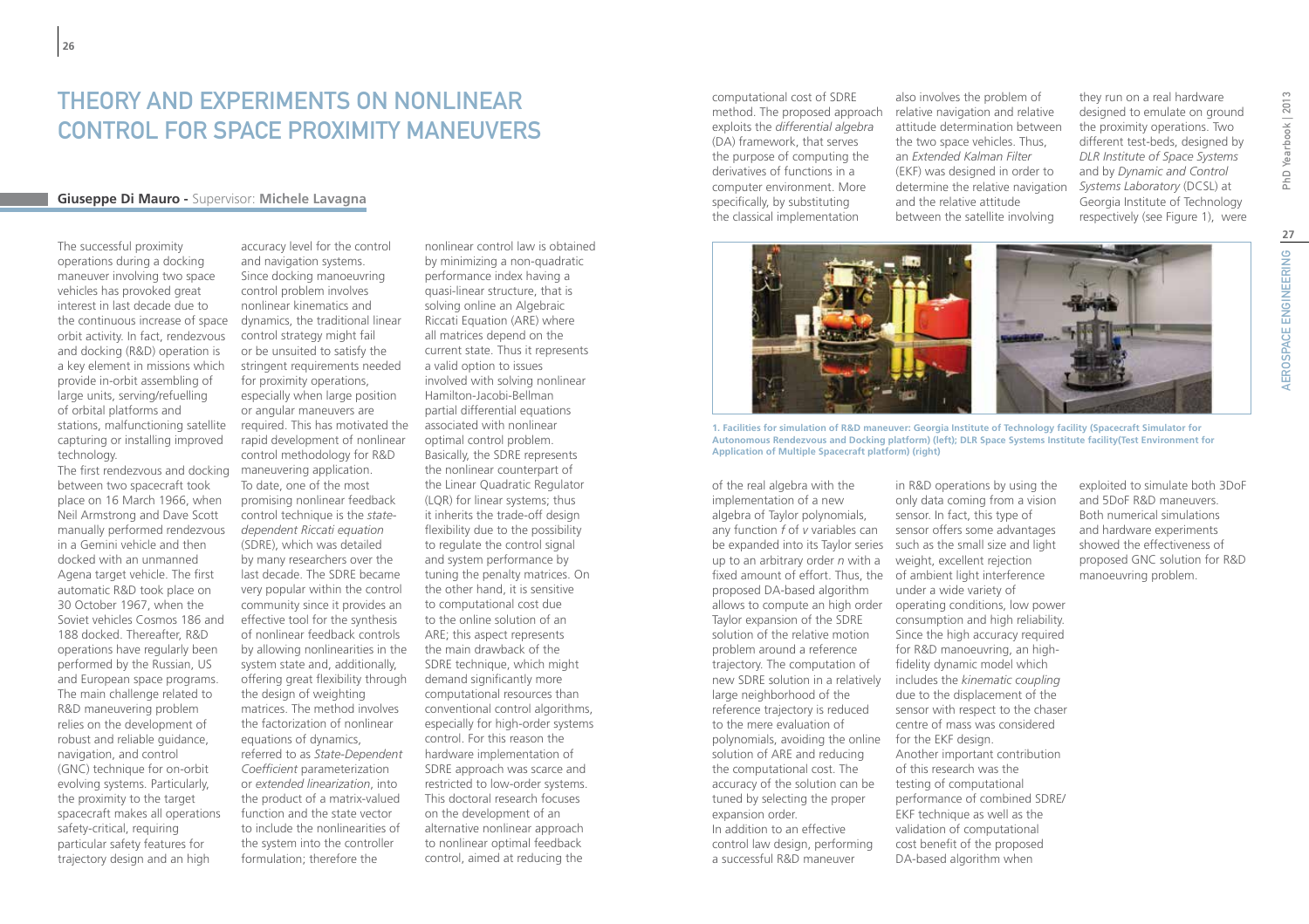### **Mohsen Mirzaei -** Supervisor: **Marco Belan**

#### **Context**

**28**

The free hypersonic jets can be found in several technological applications and even in astrophysical observations. The astrophysical context is that of the jets issuing from Young Stellar Objects (YSOs). In the present dissertation the propagation of hypersonic jets in a laboratory vessel has been mainly studied.

#### **Aims**

In order to have a further insight into the jets from YSOs, a set of experiments is performed in the range of Mach numbers from 7 to 20 and for jet-to-ambient density ratios from 0.85 up to more than 100, using different gas species and observing jet lengths in the order of 100 initial radii or more. Exploiting the scalability of the hydrodynamic equations, we intend to reproduce the YSO jet behaviour as far as the diagnostic quantities as head velocities and elapsed times are concerned. In some cases, we have made comparisons between our experimental results and the existing numerical ones and also made comparisons with the observed morphologies obtained by other research groups. Also the jet morphology after the impact at the end of the vessel and the interaction with the backward flow has been investigated.

# Jet axis Flectron on

**1. Working principle of visualization**

#### **Methods**

In the experiments the gas pressure and temperature are increased by a fast, quasi isoentropic compression by means of a piston system coupled with suitable de Laval nozzles; by selecting the nozzles and the gases for each test, the jet Mach numbers (in the range of 5 to 20) and the jet to ambient density ratios (in the range of 0.1 up to values exceeding 100) can be set independently of each other, what permits the investigation of a wide parameter range in the relevant physics. The visualizations and measurements require magnetic confinement, are based on the electron beam technique (fig. 1): the jets are weakly ionized, and then a fast camera captures fluorescent images. Indications about the jets propagation and morphology, as well as density and velocity measurements, are obtained by means of several

image processing techniques carried out on the acquired images.

#### **Results**

Amplifier

**Electron Shee** 

Our experimental results about long scale jets, owing to their originality, could serve as a benchmark for existing and future numerical simulations and also as reference for future experimental investigations. These results, showing the collimated jet flow, has given an answer to a famous issue about the jet morphology: "the jet shape, as it is observed, is just due to fluid dynamics or it does periodic energy pumping or any other complex causes?". The effects of density ratio and Mach number are explored, giving interesting results to understand the general morphology (fig. 2&3). In some cases the results are compared with the existing numerical



**2. Two underdense jets at the same density ratio (0.9) and different Mach numbers (top panel: Mach=20, bottom panel: Mach=10)**



**3. Two jets at the same Mach number (15) and different density ratio (top panel: density ratio=0.9, bottom panel: density ratio=1.3)**

also the density distribution, give YSO jets morphologies. Also simulations: the formation of knots, the appearance of travelling structures after the jet impact with the vessel end, the jet head advance speed, and rise to fairly good comparisons in the majority of the considered tests.

#### **Conclusions**

Pressure-matched hypersonic jets maintain their collimation

for long distances in terms of the initial jet radii, without including magnetic effects, leading to a qualitative good agreement with the observed their evolution with regard to the effective variables, the combination of the Mach number and density ratio, can be safely related to the known global morphologies.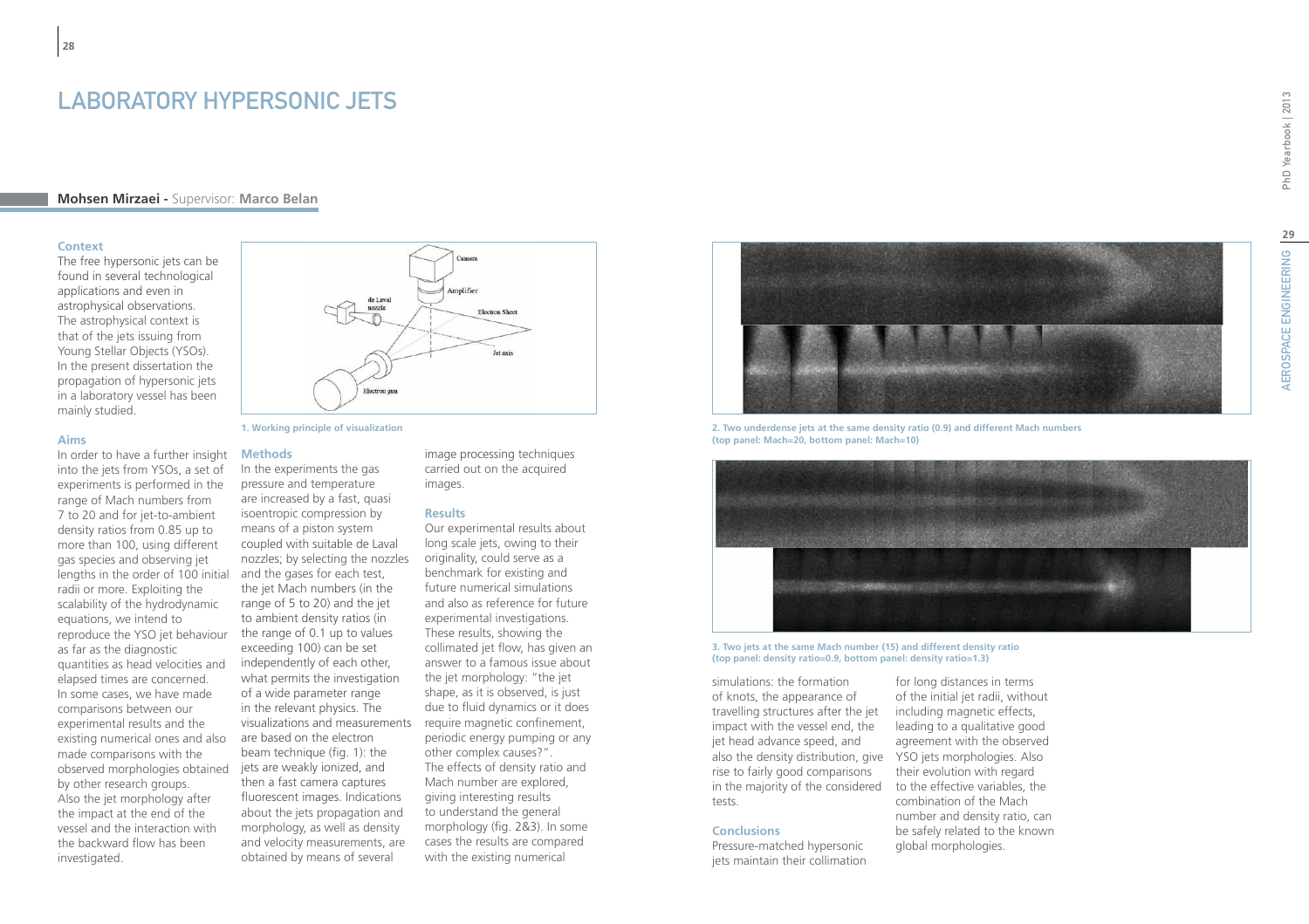## Investigation of Aeroelastic Rotorcraft-PILOT COUPLING PHENOMENA

### **Vincenzo Muscarello -** Supervisor: **Pierangelo Masarati**





This thesis focuses on aeroelastic Rotorcraft-Pilot Coupling phenomena, usually known in the literature as Pilot Assisted Oscillations (PAO). During PAO occurrences the pilot, seated in the cockpit, behaves as a passive element that transmits the vibrations of the elastic airframe from the seat to the control inceptors. Unintentional high-frequency control actions, filtered by the pilot's biomechanical impedance, are introduced in the flight controls, resulting in unstable events. These phenomena usually occur in the frequency range between 2–8 Hz, and thus require to consider the most significant rotorcraft dynamics, ranging from flight mechanics to rotor blade modes. The software MASST (Modern Aeroservoelastic State Space Tools) has been initially developed as "Virtual

Helicopter" simulation environment to perform massive analyses of linear(-ized) aeroservoelastic rotary wing aircraft. The pilot biodynamics are then introduced in feedback loop with the aircraft dynamics. PAO phenomena are analyzed and discussed using both simple and detailed rotorcraft models, in order to investigate several design parameters. The "collective bounce" phenomenon has been investigated in detail. The collective bounce is an aeroelastic Rotorcraft Pilot Coupling (RPC) phenomenon caused by vertical vibrations in the aircraft cockpit that are transmitted to the collective lever through the torso, the left arm and the hand of the pilot, and fed back to the rotor through the collective pitch control. This work shows how the occurrence of collective

bounce is rooted in the coupling of the pilot biodynamics with the rotor coning mode. The damping of the coning mode, usually large, introduces significant phase delay in the response to collective pitch input, as shown in Figure 1 for different helicopter models. When coupled in feedback with the damped pilot biodynamics, this delay may lead to marginal stability conditions or even to instability. Simple analytical models are used to explain the basic mechanism of this coupling and possible means of prevention are discussed. Subsequent analyses are based on detailed aeroservoelastic helicopter models. Aeroservoelastic and bioservoelastic stability analyses are performed on models representative of the IAR330 Puma and of the MBB Bo105. Results are compared with

the simple analytical model analyzed during preliminary analysis. Overall stability analysis, including the passive pilot dynamics in feedback loop on aeroservoelastic models of the IAR330 Puma, confirm the essential role of the rotor coning mode in collective bounce proneness.

PAO phenomena are also analyzed on the aeroservoelastic MBB Bo105 helicopter, where unstable lateral oscillations appear when considering the pilot/lateral stick model in feedback loop with the rotorcraft dynamics. Flutter analysis at 80 Knots, considering a time delay of 100 ms typical of Fly-By-Wire vehicles and increasing the gain factor on the lateral cyclic control, shows a PAO instability at 2.3 Hz, due to the interaction of the pilot lateral biodynamics with the poorly damped 1st lead-lag regressive mode of the main rotor.

Experimental results, obtained at the HELIFLIGHT simulation facility of the University of Liverpool, confirm the numerical PAO predictions for the lateral PAO instability on the MBB Bo105, during roll step maneuvers performed by trained test pilots at 80 Knots. Figure 3 clearly shows a pronounced acceleration peak slightly above 2 Hz, in addition to significant activity slightly below 1 Hz. Activity up to 1 Hz is the consequence of intentional control action of the pilot, while activity above 2 Hz is related to involuntary control action, induced by lateral vibrations associated with the regressive cyclic lead-lag motion of the rotor.

Finally, the robust approach is



**2. Aeroservoelastic model of the MBB Bo105 implemented in MASST**



**3. MBB Bo105 – FFT of the accelerations at pilot seat during PAO occurrence**



**4. Amplitude and phase for the limits of pilot biodynamic models (Blue line)**  with Mayo's transfer functions overlapped. Green line: Mayo's model with G<sub>c</sub> = **0.2π/10 radian; Magenta line: G<sub>c</sub> = 1.5π/10 radian** 

used to determine parameter bounds that may help the designer when highly uncertain elements, related to the biodynamic response of the pilot, are taken into account. In the case of large gearing ratio  $(G<sub>c</sub> = 1.5π/10)$ , as shown in Figure 4, the transfer function

magnitude of the pilot crosses the limit pilot curve (blue line). A conservative design must consider the possibility to reduce the gain, for instance by increasing the length of the collective bar, or its angular range, compatibly with ergonomic considerations.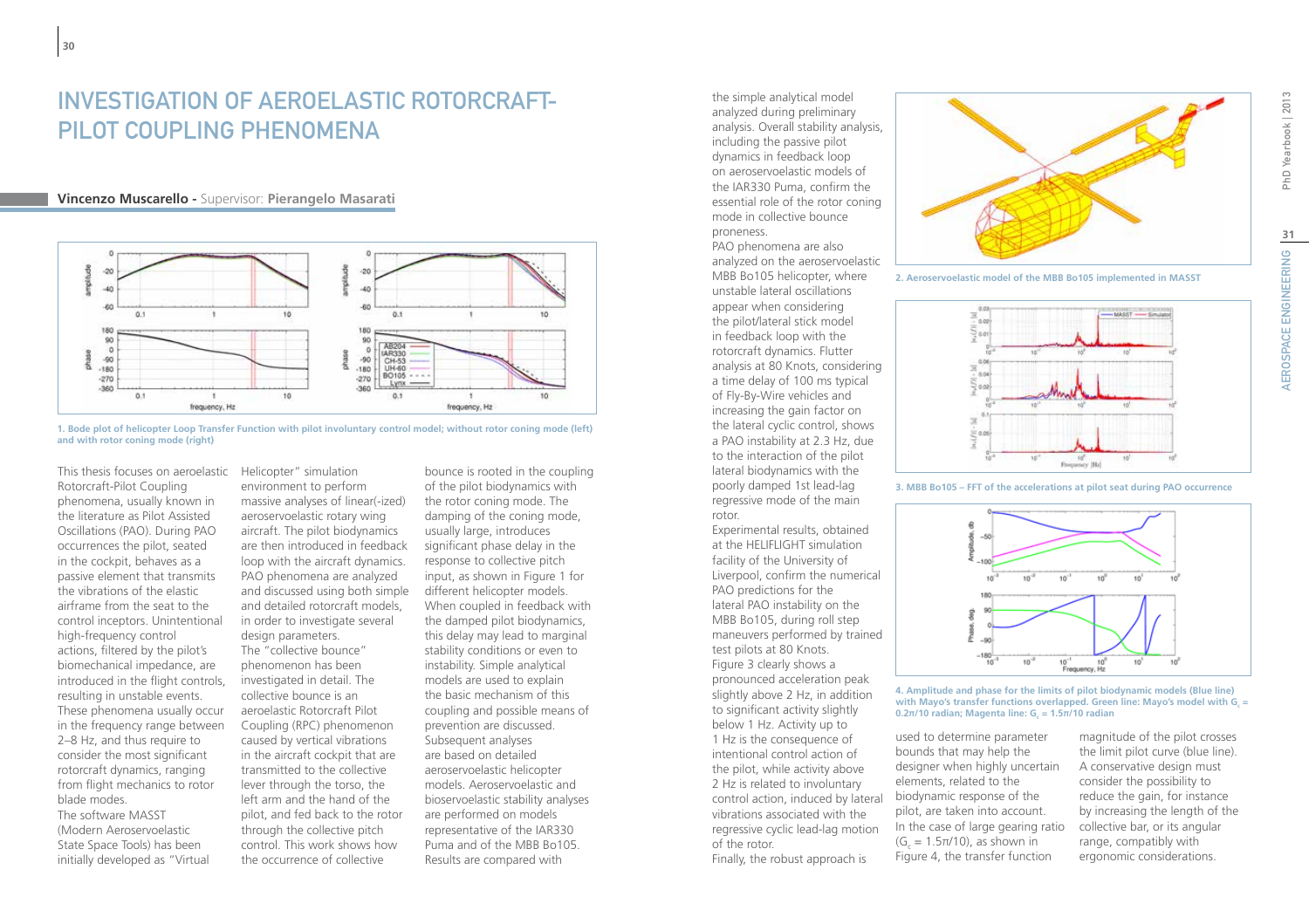## Assessment of three-dimensional effects in deep dynamics stall over oscillating **AIRFOILS**

### **Reza Nilifard -** Supervisor: **Alberto Guardone**

Dynamic stall (DS) around oscillating airfoil substantially affects the aerodynamic performance of a large variety of rotating machinery such as helicopter rotors, compressors and wind turbines. For example, in rotary-wing applications, DS can possibly be observed during forward flight over the retreating blade and results in a strong reduction of the overall performance of the rotor. DS is encountered when the angle of attack of an airfoil or any other lifting surface is rapidly changed by pitching, flapping and/or plunging motion beyond its static stall angle. In these situations, the occurrence of DS causes the stall angle to be delayed to incidences which exceed the static stall angle significantly. DS is characterized by the occurrence of a number of different flow features including attachment during the upstroke motion, leading edge separation, massive vortex shedding and reattachment.

The accurate description of this complex flow-field remains a challenging problem, under both an experimental and a computational point of view. Current research on dynamic stall is focusing on the evaluation of reliable numerical tools, capable of accurately resolve the dynamics of strong vortexes.

In particular, the study of threedimensional effects on dynamic stall phenomenon is probably the most active research topic, because of their importance when comparing wind tunnel and numerical results, as it is demonstrated bythe several recent works in literatures. The goal of the present thesis is to further assess the capabilities of available numerical methods in order to improve the computational fluid dynamic (CFD) predictions of deep dynamic stall. Hence, several parameters known to have a significant

influence on DS prediction are considered for both 2D and 3D models ofoscillating airfoils using For this purpose, a grid the EDGE code of FOI. Numerical results are compared to wind tunnel experiment carried out at the Aerodynamics Laboratory of the Aerospace Science and Technology Department, Politecnico di Milano.

In particular, the evaluation of the convective fluxes in the Navier-Stokes equation is carried numerical simulation of DS out using both central schemes with artificial viscosity and upwind techniques. Results for 2D simulations are compared with measured lift and moment coefficients.

Three different turbulence models are also considered. These are the explicit Algebraic Reynolds Stress Models (EARSM),

the W\&J EARSM model together with the Hellsten k - ω and the Detached Eddy Simulation model. Indeed, the choice of the appropriate turbulence model is shown to have a large impact on the determination of the integrated forces and moment. The quality of the numerical prediction is known to depend on the grid used. In DS application where flow experiences several complex conditions during its evolution, the required resolution for computational grid is somewhat different with respect to conventional aerodynamic

applications.

resolution study is also carried out using three different grid resolutions in 2D simulation. Furthermore, two levels of spatial resolution along the span-wise direction are considered to study the impact of grid resolution effect on the results of 3D models. In addition, the accurate requires the flow solver to be capable of accurately resolve a wide range of time scales, thus it strongly depends on the temporal resolution. The effect of physical time step size on the integrated forces and moment are therefore assessed

using different time steps for all studied cases in both two and

three spatial dimensions. The time convergence study for 2D computations illustrated a completely different behaviour with respect to 3D computations.

The lift and moment coefficients in the 2D cases are found to be highly sensitive to the choice of the physical time step size and on the number of sub-iterations and the Courant-Friedrichs-Lewy (CFL) number during the pseudo-time integration, whereas integrated forces obtained from the 3D calculations were found to be much less sensitive to the physical time step size. For the deep dynamic stall condition with mean angles of attack of 10°, the 2D model can reproduce fairly well the measured airloads hysteresis during the downstroke motion. Nevertheless, the 2D model fails to reproduce the detailed flow physics and vortex dynamics exposed by the PIV surveys at the model midspan. Indeed, the comparison of the pressure distribution over the airfoil upper surface and of the streamwise velocity profiles showed important discrepancies between the 2D numerical representation and the experiments. On the other hand, the flow fields obtained by the 3D simulations capture well the fine details of the dynamic stall



**1. Flow field comparison between experiments and CFD: streamlines superimposed on color maps of velocity magnitude at 16° downstroke:** α **= 10° + 10 sin(ωt), k= 0.1 . (Re = 0:6 x 105 and Ma = 0.0862). a) top-left: Experimental results b) top-right: 2D case with 204 time steps. c) down-left: 3D, 30 nodes on span using 720 time steps. D) down-right: 3D, 60 nodes on span using 68 time steps**

phenomenon observed with PIV surveys and in particular the formation and shedding of strong vortex structures that move along the airfoil upper surface (see Figure 1). Therefore, it was demonstrated that a three-dimensional representation is required to reproduce the flow structures typical of this DS regime, which exhibits and intrinsic threedimensional nature. Three-dimensional effects on the flow field are of particular relevance in post-stall conditions and are strongly influenced by the finite-span of the wind tunnel model and by the presence of wind tunnel walls. The good agreement between experimental and numerical results confirms the suitability of the numerical models for

the characterization of deep DS aerodynamics.

It can be expected that DS threedimensional effects on helicopter blades are different from those measured during the wind tunnel experiments considered in the present thesis due to e.g. centrifugal effects. Fortunately, the present results indicate that numerical simulations can accurately complement experimental investigations.

**33**

AEROSPACE ENGINEERING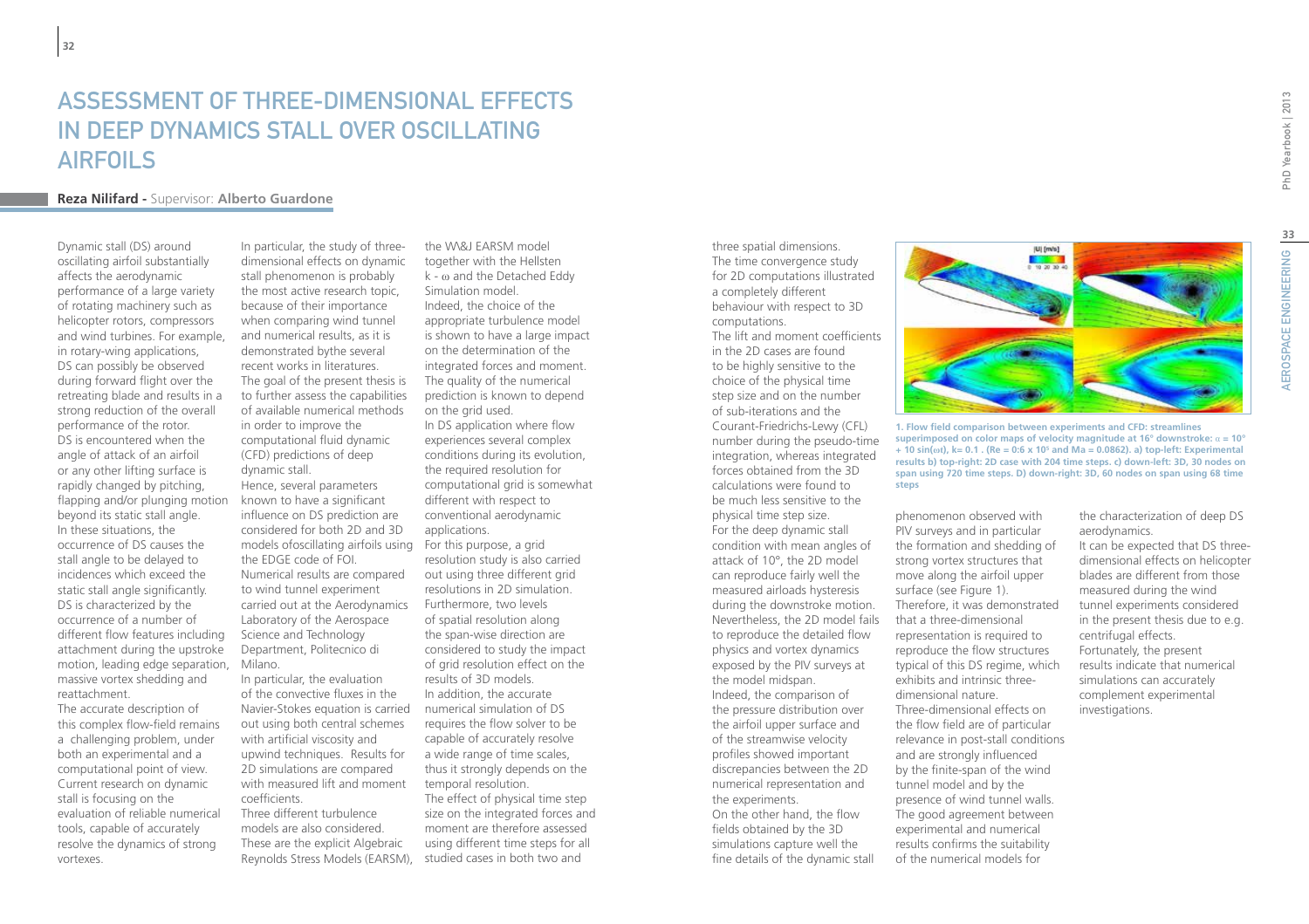### TECHNOLOGY FOR ADVANCED MORPHING **STRUCTURES**

#### **Mehmet Fatih Oktem -** Supervisor: **Giuseppe Sala**

The objective of the morphing concept is to provide continuous controllable deformations thus changing the stiffness of the structure. A possible solution to design morphing structure can exploit the peculiar characteristics of chiral topologies, which are a relatively new design concept for composite aerospace materials. A honeycomb based on a chiral topology shows auxetic features which leads to negative Poisson coefficients. In the Figure 1 two chiral units could be seen; the first one is made from CFRP (Carbon Fiber Reinforced Plastics) and the second one is made from GFRP (Glass Fiber Reinforced Plastics). This thesis investigates the design of a technological demonstrator of a morphing wing that uses the auxetic features of chiral cells. The research is concentrating on the manufacturing of the chiral composite cell network inside a rib. The design of the technological demonstrator is composed of two ribs connected to each other by means of corrugated flexible skin. The Leading edge (LE) and Trailing Edge (TE) provide housing for two ribs. The ribs are connected to the corrugated flexible skin by means of pin – hinge mechanisms. LE and TE are filled with a foam material to provide shear and pressure resistance.

The foam material thought to be utilized is Rohacell and this material offers high strength/ weight ratio.

The morphing wing has the property of increasing the camber when subjected to a gust load. The aeroelastic performances have been studied in previous works, where the topology of the chiral honeycomb has been optimized. Basing on the knowledge of the aerodynamic loads this study presents the basic aspects of the technological solutions and the development of the structural design of the demonstrator. The manufacturing of the ligaments and assembly of these specific parts to form chiral cells are described. Finite element analyses are carried out based to verify the rib design and choose the best configuration. Experiments are also performed to validate the design and to verify the manufacturing techniques. The manufacturing phase started from the production of the ligaments and then assembling them in the assembly mold. The experiments were carried out on four chiral unit cells. This phase also includes the design and manufacturing of the molds of the ligaments which are used for the production of the chiral unit cells and rib. Another mold was also designed and produced for the assembly of the ligaments to identified:

form the chiral unit cell. The production of the rib started after the exploitation of the chiral unit cells was proven. The previous production phase also gave some hints on how to proceed for the assembly of the full rib which is composed of up to three hundred ligaments. Compared with the chiral unit cell, a full rib is relatively a more complex structure and more attention is needed for the assembly of the ligaments to create defect free structure. After the production phase is completed static testing was performed on the rib. That was realized by suspending loads to the nodes of the rib and measuring the deflection by means of lasers and comparators. The recent technological demonstrator is designed as a passive structure but the next step of this research could employ the use of sensing elements and actuators to create a controllable aerodynamic surfaces. The researcher also investigated the possible use of sensing elements and polymeric materials that could change their shape under several stimulus effects. The best polymeric material to be utilized should include both the shape memory effect and self healing effect. In order to reach the desired goal, three points have been

- ∙ Technology for chiral cell and rib
- ∙ Numerical activities
- ∙ Design and technology of rib and skin

These three points have also been detailed in the thesis. The Figure 2 shows the FE model of two rib technological demonstrator with ribs attached to the LE and TE and covered with the skin.

**1. Two chiral units made of CFRP and GFRP**

**2. FE Model of the 3-D demonstrator**

PhD Yearbook | 2013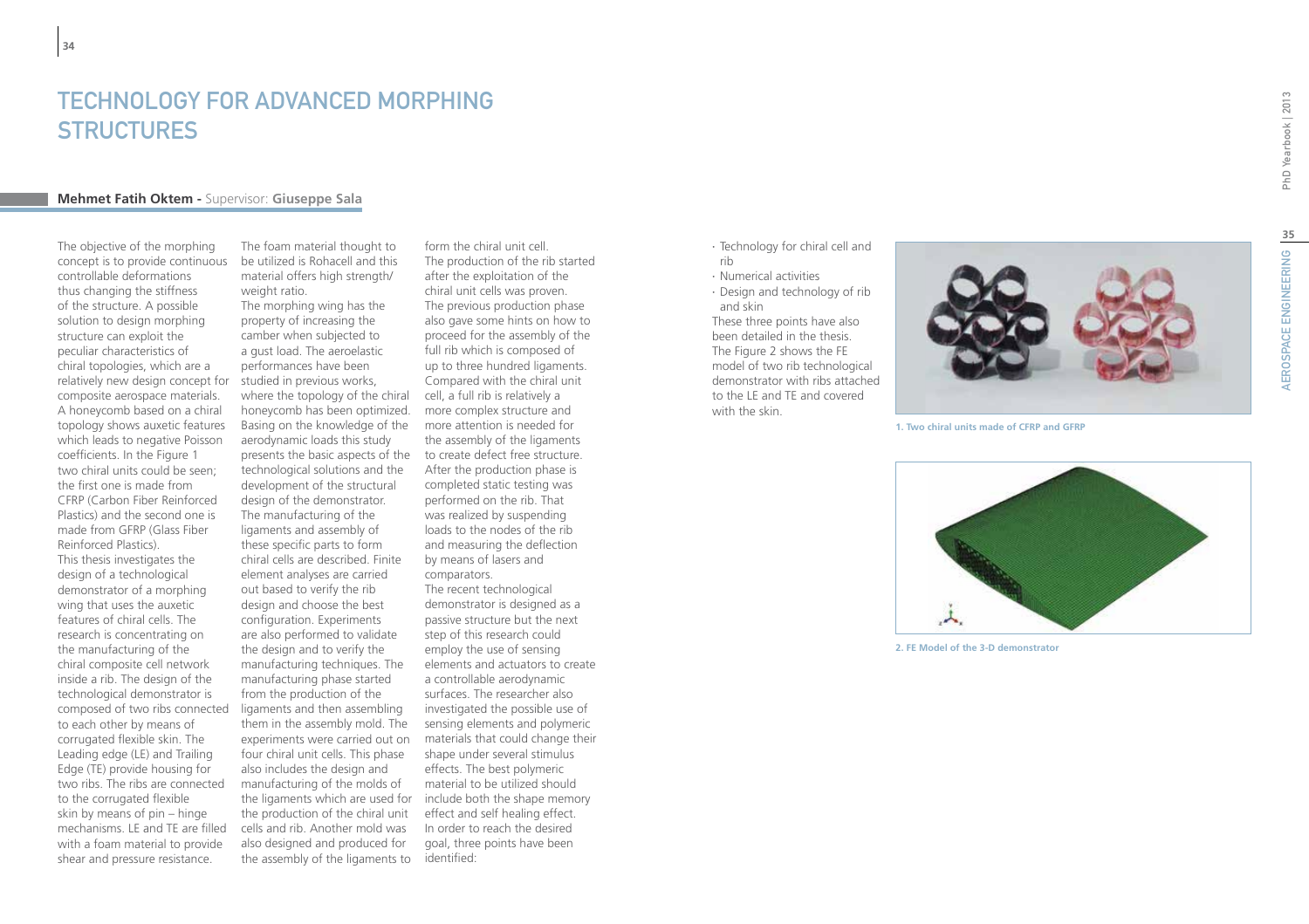### Nano-metal fuels for hybrid and solid propulsion

### **Alice Reina -** Supervisor: **Luigi T. DeLuca**

Nanosized powders (NP) show different properties with respect to the corresponding bulk materials. The enhanced reactivity connected to their very high specific surface area, arises interest also for energetic systems application: their use allows increasing solid propellants (SP) burning rate and reducing agglomerate formation at or near the combustion surface region. Moreover, addition of nanosized metals to solid fuel (SF) seems to be a promising pathway to solve the low regression rate problem of hybrid rocket propulsion. NP are also characterized by different surface interactions, resulting in difficulties in handling because of the tendency to form clusters that hinder the complete exploitation of nanomaterials potential.

In the experimental part of this work various strategies, ranging from sonochemistry to predispersion in solvent to surface treatment, are investigated to improve the dispersion degree of NP into a polymeric matrix. Solid fuels for hybrid rocket engines (HRE) and propellants for solid rocket motors (SRM) are considered. In both cases HTPB is one of the main components: it represents the SF that can be loaded with various percentages of nanosized aluminum (nAl) in HRE and the binder entrapping fuel and oxidizer in SRM. In

the former case, strategies to improve the dispersion degree of nanosized fuel (nAl) are evaluated as well as manufacture techniques to well dispersed nanosized  $Fe<sub>2</sub>O<sub>3</sub>$ , used as combustion modifier in SP. The evaluation of dispersion degree is carried out, whenever possible, through the direct inspection of samples with an optical microscope, and in any case with indirect strategies, exploiting the connection between NP dispersion and some physical properties of the mixtures such as thermal conductivity or mechanical and rheological properties. Combustion tests are performed to evaluate the effectiveness of the improved dispersion on the combustion features of SF and SP. SF are tested in a 2D radial burner at 10 bar under a gaseous oxygen mass flow rate up to to 350 kg/( $m<sup>2</sup>$ s). SP combustions at pressure going from 1 to 70 bar, are conducted in a strand burner, using  $N_2$  as pressurizing gas. Both for SF and SP optical methods are used to evaluate the regressing surface. The experimental campaign shows that the best technique to prepare SF loaded with ALEX<sup>™</sup> is the pre-dispersion of dry powders in ethyl acetate, that grants an increment of regression rate up to 64% at 350 Kg/(m<sup>2</sup>s) with respect to the

### HTPB baseline.

Nevertheless this procedure is not compatible with coated powders, for which dry addition remains the only possibility. In this case, the best option is given by the use of an ultrasonic bath for the dry powders before their addition to the other ingredients, followed by 30' mixing of the whole compound with a propeller at 100 rpm using another ultrasonic device. Combustion tests on samples prepared with this procedure containing ALEXTM, show an enhancement in regression rate up to 40% at 350 kg/ (m2 s) with respect to unloaded HTPB. Optical and mechanical analyses show no improvement of dispersion quality given by coating, when stearic acid or fluorotelomer alcohol are considered, nevertheless in combustion tests these formulations exhibit a regression rate 50% higher with respect to the HTPB baseline at 350 kg/ (m2 s).

Pre-dispersion of NP in ethyl acetate is considered also for SP. In formulations containing nanosized Fe $_{2}$ O<sub>3</sub> and  $\mu$ Al this technique led to a burning rate augmented up to 215% at 40 bar with respect to the analogous SP prepared with the standard procedure. The effectiveness of the technique is connected to the low percentage of combustion

catalyst in the formulation (0.5%). In fact its application to SP containing 18% of nAl results rather ineffective. For this kind of formulations another strategy to improve homogeneity in dispersion is evaluated: ALEX<sup>™</sup> is coated with HTPB before the addition to the other ingredients (H-ALEX). Combustion tests show an enhancement in burning rate up to 26% with respect to uncoated ALEX™ containing SP and up to 117% with respect to the μAl filled composition. The quality of dispersion affects also rheological aspects of the uncured formulations with consequences in manufacture and castability, and thus in ballistic behavior of the SRM. The theoretical part of the work aims to find a criterion to define the quality of dispersion of NP inside SP choosing the stiffening coefficient (H) as controlling parameter. First only μAl containing formulations are considered to investigate the connection between propellants microstructure and rheological properties. The simulation of realistic heterogeneous material is demanded to a packing code, that gives the distribution of the centres of each particle in a cube centred in the origin. The obtained distribution is used to evaluate the number of fine particles (μAl) around every coarse one (AP) enhancing

**1. Clusters in standard ALEXTM containing formulation (left) and in a formulation prepared with pre-dispersion of nanopowders in ethyl acetate (right). Optical microscope, magnification 20X**

the oxidizer fraction. The first result is the linear growth of the number of particles with AP fraction, up to 20% in volume. In this result it is possible to see the explanation for the limit of validity of Einstein equation, that states a linear relation between viscosity and the volumetric solid fraction into a fluid. For higher percentages of solid content the deviation from linear behaviour becomes clear and the number of Al particles around each AP grain increases faster and faster with AP content.

The research for the influence of microstructure on rheological properties of SP shows a cubic correlation between H and the number of Al particles around each AP grain. This correlation is used to evaluate the number of micrometric particles in nAl/μAl containing formulations. In the hypothesis

of homogeneous dispersion of NP only μAl constitutes the fine fraction, while nAl is included in the liquid phase. In case of cohesion, clusters act as micrometric particles. In this way, the correlation obtained for H can be used to predict the theoretical viscosity of a well disperse formulation. The difference between theoretical and actual viscosity is used as a method to evaluate the quality of the dispersion, comparing ALEX<sup>™</sup> and H-ALEX containing formulations: in case of 5% nAl, clusters increase theoretical number of μAl particle of 7% for the better disperse formulation and of 21% for ALEXTM containing ones. The number of cluster increases with nAl fraction; this is explained considering that particles are closer and attractive forces are more effective.